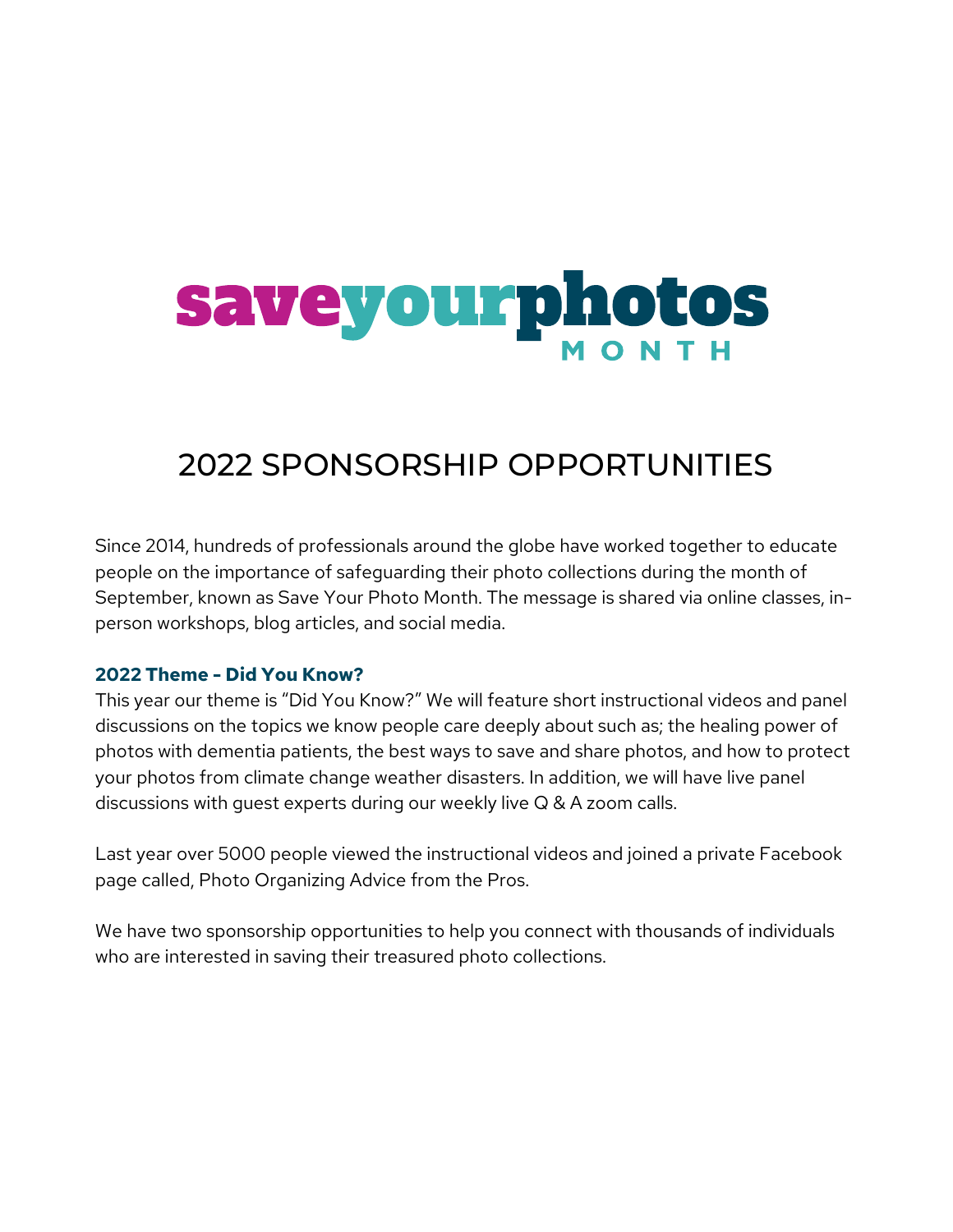

## **Package A**

- A 15-minute Educational Short-Course featuring your company. The content should be educational and provide value to the viewer.
- Sponsor acknowledgment and logo on the SYPM page of The Photo Managers website, visible to both members and non-members.
- Sponsor acknowledgment and logo in all emails to members and non-members before, during, and after SYPM.
- Sponsor acknowledgment and logo on SYPM sponsor-related Facebook and Instagram posts.
- Sponsor logo on Thank You to Our Sponsors slide required as part of all mini-courses
- Option to give away a product, coupon, or service. We will draw winners' names from registered attendees on October 1, 2022.
- Email list of all registered participants who opt-in for additional information for our sponsors.

#### **Investment: \$750**

## **Package B**

- Sponsor acknowledgment and logo on the SYPM page of The Photo Managers website, visible to both members and non-members.
- Sponsor acknowledgment and logo in all emails to members and non-members before, during, and after SYPM.
- Sponsor acknowledgment and logo on SYPM sponsor-related Facebook and Instagram posts.
- Sponsor logo on Thank You to Our Sponsors slide required as part of all mini-courses
- Option to give away a product, coupon, or service. We will draw winners' names from registered attendees on October 1, 2022.

#### **Investment: \$500**

#### **Click here to confirm your [package.](https://thephotomanagers.securechkout.com/sypm-2022-sponsorship)**

**If you have any questions, please contact Cathi Nelson | cathi@thephotomanagers.com**